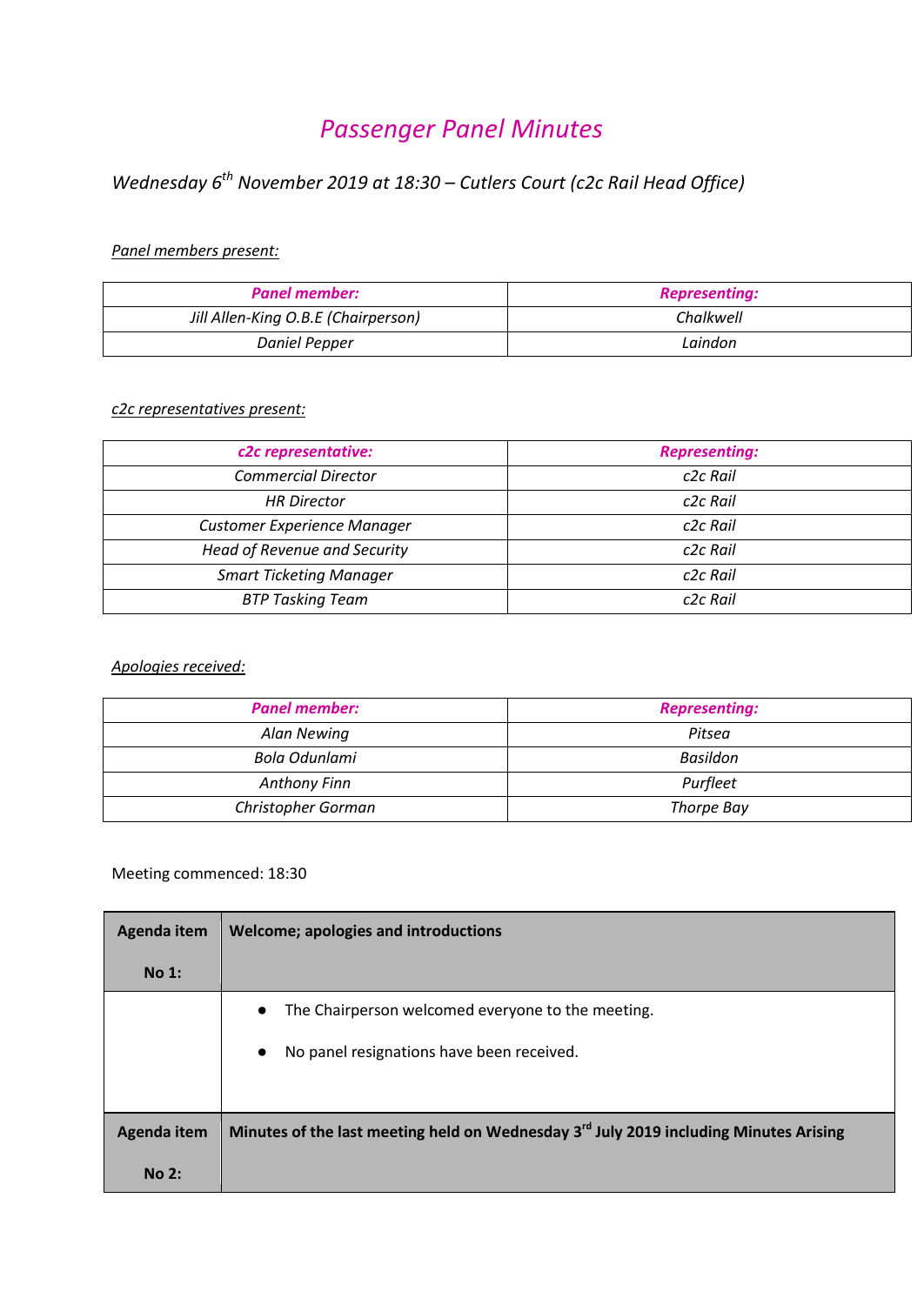|                    | The minutes from the previous meeting were agreed.                                                                                                                                                                                                                                                                                                                                                                                                                                                                                                                                                                                                                                                                                                                                                                                                                                                                                                                                                                                                                                                                               |
|--------------------|----------------------------------------------------------------------------------------------------------------------------------------------------------------------------------------------------------------------------------------------------------------------------------------------------------------------------------------------------------------------------------------------------------------------------------------------------------------------------------------------------------------------------------------------------------------------------------------------------------------------------------------------------------------------------------------------------------------------------------------------------------------------------------------------------------------------------------------------------------------------------------------------------------------------------------------------------------------------------------------------------------------------------------------------------------------------------------------------------------------------------------|
| <b>Agenda item</b> | <b>Revenue Protection Strategy</b>                                                                                                                                                                                                                                                                                                                                                                                                                                                                                                                                                                                                                                                                                                                                                                                                                                                                                                                                                                                                                                                                                               |
| <b>No 3:</b>       |                                                                                                                                                                                                                                                                                                                                                                                                                                                                                                                                                                                                                                                                                                                                                                                                                                                                                                                                                                                                                                                                                                                                  |
|                    | c2c Revenue Protection and Security team created a mission statement to cover 6<br>different sections:<br>Vulnerable People - This is designed to review how work is collaborated with BTP<br>٠<br>to help vulnerable people across the route<br>Revenue Protection - This will review how to improve revenue protection across<br>٠<br>the route working with both BTP and Staff<br>Confidence - This will review how we improve confidence for people traveling<br>$\bullet$<br>with us<br>Community - This will review how our teams work with Schools, Samaritans and<br>٠<br>various other stakeholders. This includes involvement in Charity Events, and the<br>creation of a Youth Passenger Panel<br>Compliance – This will review how we score, and improving passenger awareness<br>$\bullet$<br>of their safety in stations<br>Crime - This will look at how we review BTP trends across the route to reduce<br>trespassing, and other known behavior such as Gangs & County Lines<br>BTP Team highlighted engagement events that have been completed in 2019 at<br>Fenchurch Street, Limehouse and Barking stations. |
|                    | Further events planned in 2020 such as Brew Monday (20/01/2020) where Samaritans<br>will be visiting stations offering tea. Noted the Samaritans work in Partnership with<br>Network Rail to offer a 24/7 service across Basildon & Southend.<br>BTP & c2c have been working together on a book called 'Mo' which has been<br>designed for schools to create confidence for Children travelling by Train. 6,000 books<br>have been delivered to all schools in Basildon with a further 2,000 books delivered to<br>schools across Southend.                                                                                                                                                                                                                                                                                                                                                                                                                                                                                                                                                                                      |
| <b>Agenda item</b> | <b>Ticket Office Opening Hours Consultation</b>                                                                                                                                                                                                                                                                                                                                                                                                                                                                                                                                                                                                                                                                                                                                                                                                                                                                                                                                                                                                                                                                                  |
| <b>No 4:</b>       |                                                                                                                                                                                                                                                                                                                                                                                                                                                                                                                                                                                                                                                                                                                                                                                                                                                                                                                                                                                                                                                                                                                                  |
|                    | Noted that c2c Ticket Office Opening Hours have not been reviewed/updated in 20<br>years, with the consultation being completed as changes in customer behavior<br>evolves.<br>All Stations will remain open, and these amendments to the opening times are still in                                                                                                                                                                                                                                                                                                                                                                                                                                                                                                                                                                                                                                                                                                                                                                                                                                                             |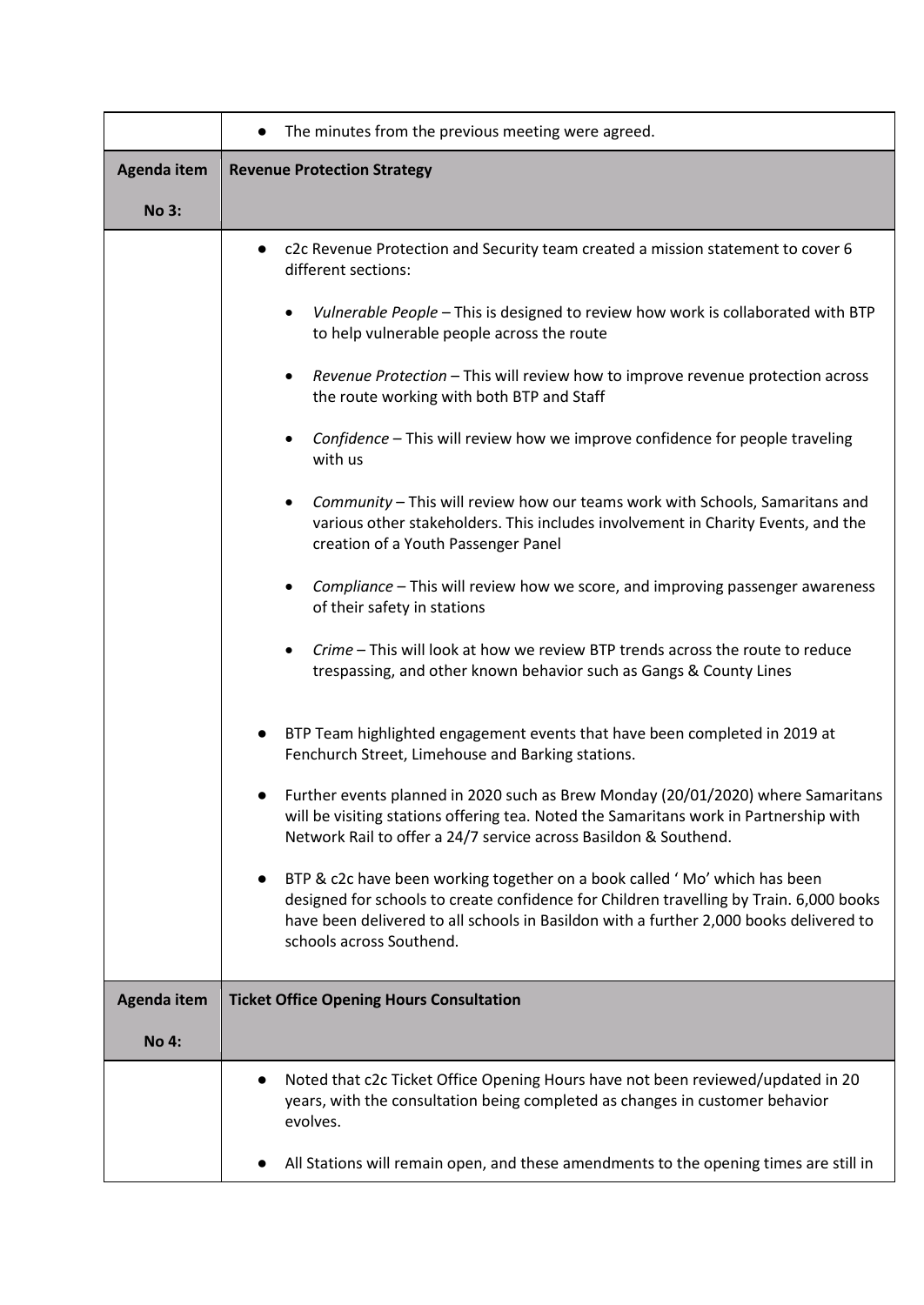|              | consultation with Trade Unions and under going Public Consultation.                                                                                                                                                                                                                                                                                                                                                                                                                                                                                                                                                                                                                                                                                                                              |
|--------------|--------------------------------------------------------------------------------------------------------------------------------------------------------------------------------------------------------------------------------------------------------------------------------------------------------------------------------------------------------------------------------------------------------------------------------------------------------------------------------------------------------------------------------------------------------------------------------------------------------------------------------------------------------------------------------------------------------------------------------------------------------------------------------------------------|
|              | A mobile customer services team which is currently in operation will be increased<br>from 4 days to 7 days availability. JAK requested that these staff have full disability<br>training - c2c confirmed this is the case, additionally more staff are undertaking First<br>Aid Training, whilst the number of defiblirators has been increased.                                                                                                                                                                                                                                                                                                                                                                                                                                                 |
|              | DP requested that monitoring of the machines is vital during quieter periods to ensure<br>customers can still purchase tickets.                                                                                                                                                                                                                                                                                                                                                                                                                                                                                                                                                                                                                                                                  |
| Agenda item  | <b>Passenger Panel Action Tracker</b>                                                                                                                                                                                                                                                                                                                                                                                                                                                                                                                                                                                                                                                                                                                                                            |
| <b>No 5:</b> |                                                                                                                                                                                                                                                                                                                                                                                                                                                                                                                                                                                                                                                                                                                                                                                                  |
|              | Action tracker item: Ockendon and Grays Ticket Offices have now both been opened<br>with some further refurbishment work ongoing with Ockendon for the main booking<br>hall. Benfleet, Chalkwell, Chafford Hundred & Tilbury Town are all undergoing<br>improvement works.<br>Action tracker item: Accessibility concern regarding Fenchurch Street way finding will<br>be completed once a full review is in place. Currently undergoing a draw & design<br>phase, with a full review to be undertaken once completed.<br>Action Tracker item: Noted that due to delays of Anglia Trains the visit will be delayed<br>with a look to organise this in early 2020<br>Action tracker item: Recruitment - 13 Passenger Panel applicants have been received<br>and will be reviewed in January 2020 |
| Agenda item  | <b>Review of Emails</b>                                                                                                                                                                                                                                                                                                                                                                                                                                                                                                                                                                                                                                                                                                                                                                          |
| <b>No 6:</b> |                                                                                                                                                                                                                                                                                                                                                                                                                                                                                                                                                                                                                                                                                                                                                                                                  |
|              | All emails have been replied to.                                                                                                                                                                                                                                                                                                                                                                                                                                                                                                                                                                                                                                                                                                                                                                 |
| Agenda item  | A.O.B                                                                                                                                                                                                                                                                                                                                                                                                                                                                                                                                                                                                                                                                                                                                                                                            |
| <b>No 7:</b> |                                                                                                                                                                                                                                                                                                                                                                                                                                                                                                                                                                                                                                                                                                                                                                                                  |
|              | JAK confirmed that funding has been secured for the Chalkwell Access for All Scheme<br>which will look at introducing a lift to Chalkwell Station<br>Barking Station - Noted that the development is still in design phase<br>Question raised over the repainting of Southend Central - noted that a plan was                                                                                                                                                                                                                                                                                                                                                                                                                                                                                    |
|              | currently being designed - noting the involvement of Network Rail as key due to                                                                                                                                                                                                                                                                                                                                                                                                                                                                                                                                                                                                                                                                                                                  |